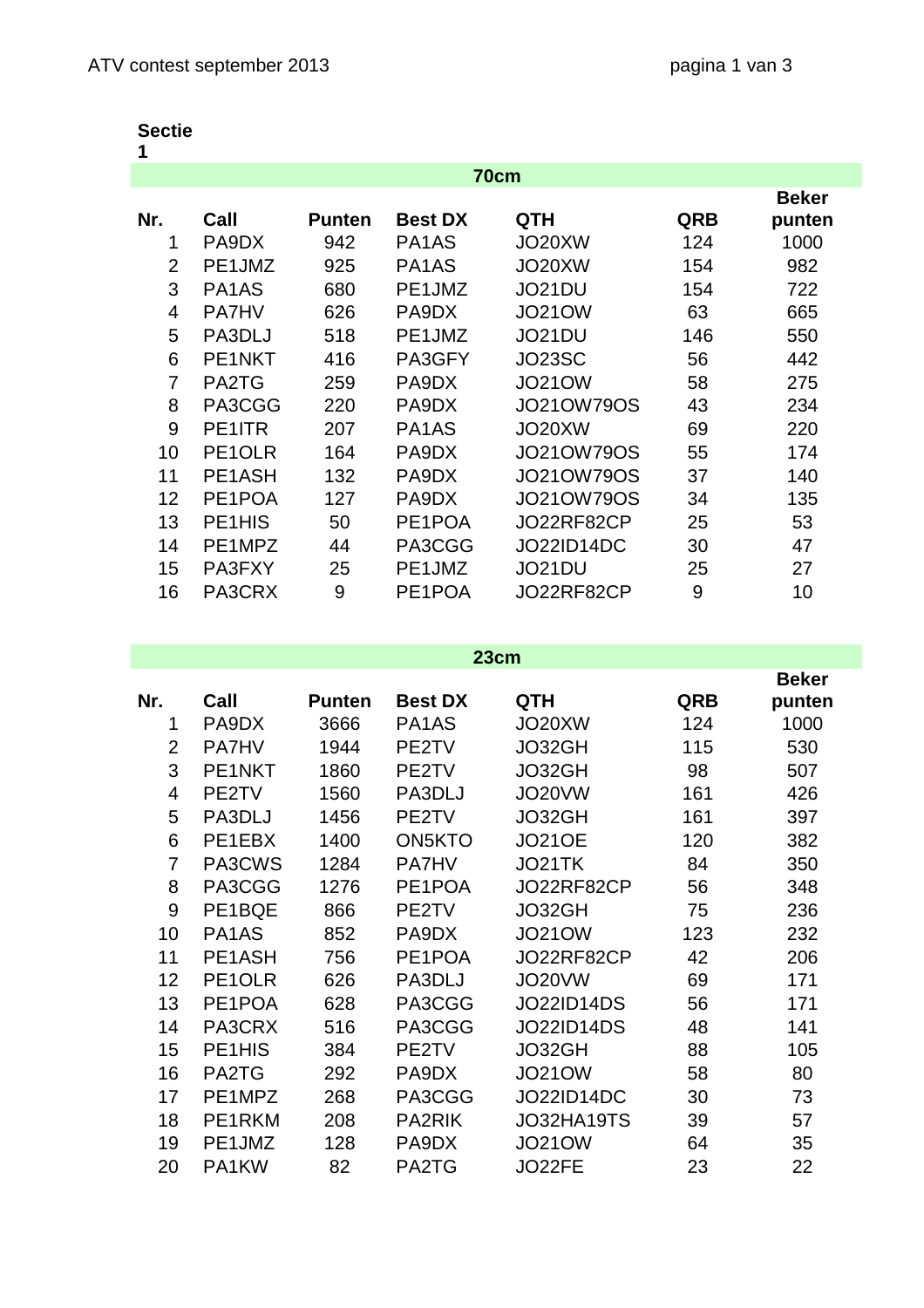| 13cm |                                 |               |                |                   |            |              |
|------|---------------------------------|---------------|----------------|-------------------|------------|--------------|
|      |                                 |               |                |                   |            | <b>Beker</b> |
| Nr.  | Call                            | <b>Punten</b> | <b>Best DX</b> | <b>QTH</b>        | <b>QRB</b> | punten       |
| 1    | PA9DX                           | 6860          | PE1DWQ         | JO22VW            | 115        | 1250         |
| 2    | PE1NKT                          | 3730          | PA1MB          | JO32HK            | 85         | 680          |
| 3    | <b>PA7HV</b>                    | 3310          | PA3CWS         | JO22RE            | 84         | 603          |
| 4    | PA3CGG                          | 3130          | PE1POA         | JO22RF82CP        | 56         | 570          |
| 5    | PA3CWS                          | 2670          | <b>PA7HV</b>   | JO21TK            | 84         | 487          |
| 6    | PE1EBX                          | 2065          | <b>PA7HV</b>   | JO21TK            | 81         | 376          |
| 7    | PE1ASH                          | 1720          | PE1POA         | JO22RF82CP        | 42         | 313          |
| 8    | PE1POA                          | 1570          | PA3CGG         | JO22ID14DS        | 56         | 286          |
| 9    | PA3CRX                          | 1300          | PA3CGG         | <b>JO22ID14DS</b> | 48         | 237          |
| 10   | PE1BQE                          | 1145          | PA3CGG         | <b>JO22ID</b>     | 51         | 209          |
| 11   | PE2TV                           | 850           | PA9DX          | <b>JO21OW</b>     | 100        | 155          |
| 12   | PA2TG                           | 760           | PA9DX          | <b>JO21OW</b>     | 58         | 138          |
| 13   | PA1AS                           | 720           | <b>PA7HV</b>   | JO21TK            | 60         | 131          |
| 14   | PE1MPZ                          | 670           | PA3CGG         | <b>JO22ID14DC</b> | 30         | 122          |
| 15   | PE <sub>1</sub> H <sub>IS</sub> | 520           | PE2TV          | JO32GH            | 88         | 95           |
| 16   | PE <sub>1</sub> OLR             | 415           | PA9DX          | <b>JO21OW79OS</b> | 55         | 76           |
| 17   | PA3DLJ                          | 405           | <b>PA7HV</b>   | JO21TK            | 57         | 74           |
| 18   | PE1RKM                          | 325           | PA2RIK         | JO32HA19TS        | 39         | 59           |

| 6cm |  |
|-----|--|
|-----|--|

|     |                                 |               |                     |            |            | <b>Beker</b> |
|-----|---------------------------------|---------------|---------------------|------------|------------|--------------|
| Nr. | Call                            | <b>Punten</b> | <b>Best DX</b>      | <b>QTH</b> | <b>QRB</b> | punten       |
| 1   | PA3CRX                          | 2980          | PA3WEG              | JO21EX     | 69         | 1500         |
| 2   | PA3CWS                          | 2355          | PA3WEG              | JO21EX     | 57         | 1185         |
| 3   | PE1NKT                          | 2065          | PE1DWQ              | JO22VW     | 48         | 1039         |
| 4   | PE1POA                          | 1240          | PA3CWS              | JO22KJ82GD | 44         | 624          |
| 5   | PE1RQM                          | 1200          | PA3CWS              | JO22KJ82FD | 45         | 604          |
| 6   | PA3CGG                          | 1070          | PA3CRX              | JO22QA39UX | 48         | 539          |
| 7   | PE1ASH                          | 955           | PA3WEG              | JO21EX49TT | 41         | 481          |
| 8   | PE1BQE                          | 500           | PA3CRX              | JO22QA     | 19         | 252          |
| 9   | PE <sub>1</sub> H <sub>IS</sub> | 250           | PE <sub>1</sub> POA | JO22RF82CP | 25         | 126          |
|     |                                 |               |                     |            |            |              |